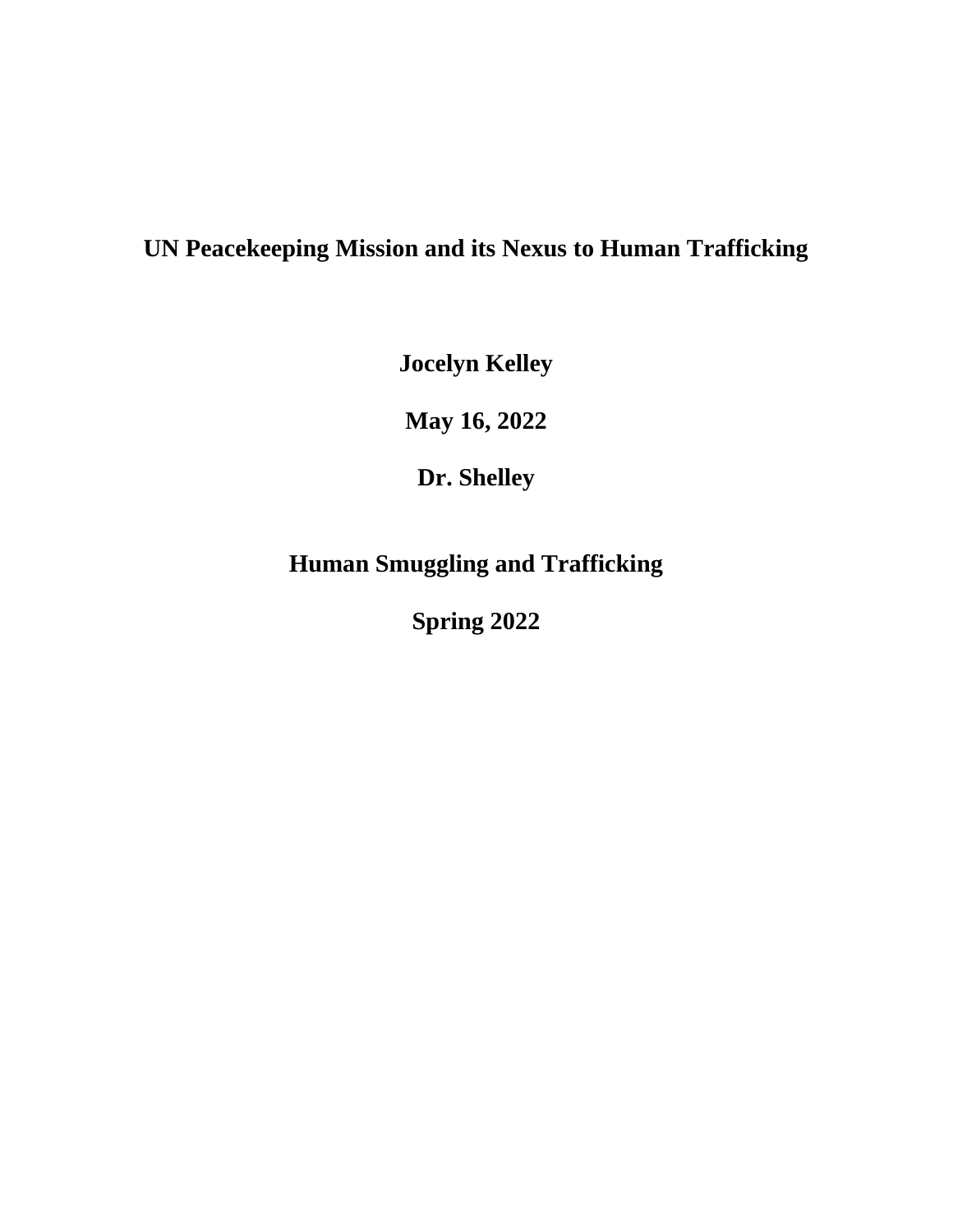# **Introduction**

Since the early 1990s, allegations of egregious sexual misconduct surrounding peacekeeping personnel have emerged. The sexual misconduct allegations include sexual conduct with minors, rape, sexual slavery, human trafficking, consorting with prostitutes in exchange for goods and money. These allegations damage the reputation of the United Nations and delay meaningful development. Peacekeepers continue trafficking victims and exploit women with near impunity. When allegations first emerged regarding peacekeeping and human trafficking connection, the Special Representative of the Secretary General Yasushi Akashi infamously quipped, "Boys will be boys."<sup>1</sup> However, by the mid-2000s the UN began acknowledging the disturbing relationship between peacekeeping mission and human trafficking. This paper aims to examine how the "boys club" mentality, inconsistent and/or non-existent prosecution and punishment, lack of accountability contributes to trafficking in post conflict zones. This paper will also examine the correlation of peacekeeping and trafficking through the context of UN mission in the Balkans- Bosnia and Herzegovina, and Kosovo. Lastly, it will examine policy suggestions on how to re-establish confidence and the UN's legitimacy.

#### **Contextual history and role of UN Peacekeepers**

United Nations Peacekeeping began in the wake of World War II and the solidification of the Cold War. The 1948 UN mission was to monitor the Armistice Agreement in Palestine.<sup>2</sup> The military peacekeepers deployed to Palestine formed the basis of the United Nations Truce Supervision Organization (UNTSO) and set the basic pattern for peacekeeping development over

<sup>&</sup>lt;sup>1</sup> Cale Horne and Morgan Barney, "The Impact of UN Peacekeeping Operations on Human Trafficking," *International Migration* 57, no. 5 (2019): pp. 3-20, https://doi.org/10.1111/imig.12606, 1.

<sup>2</sup> Rubinstein, Robert A. *Peacekeeping under Fire: Culture and Intervention*. Paradigm Publ., 2009. 16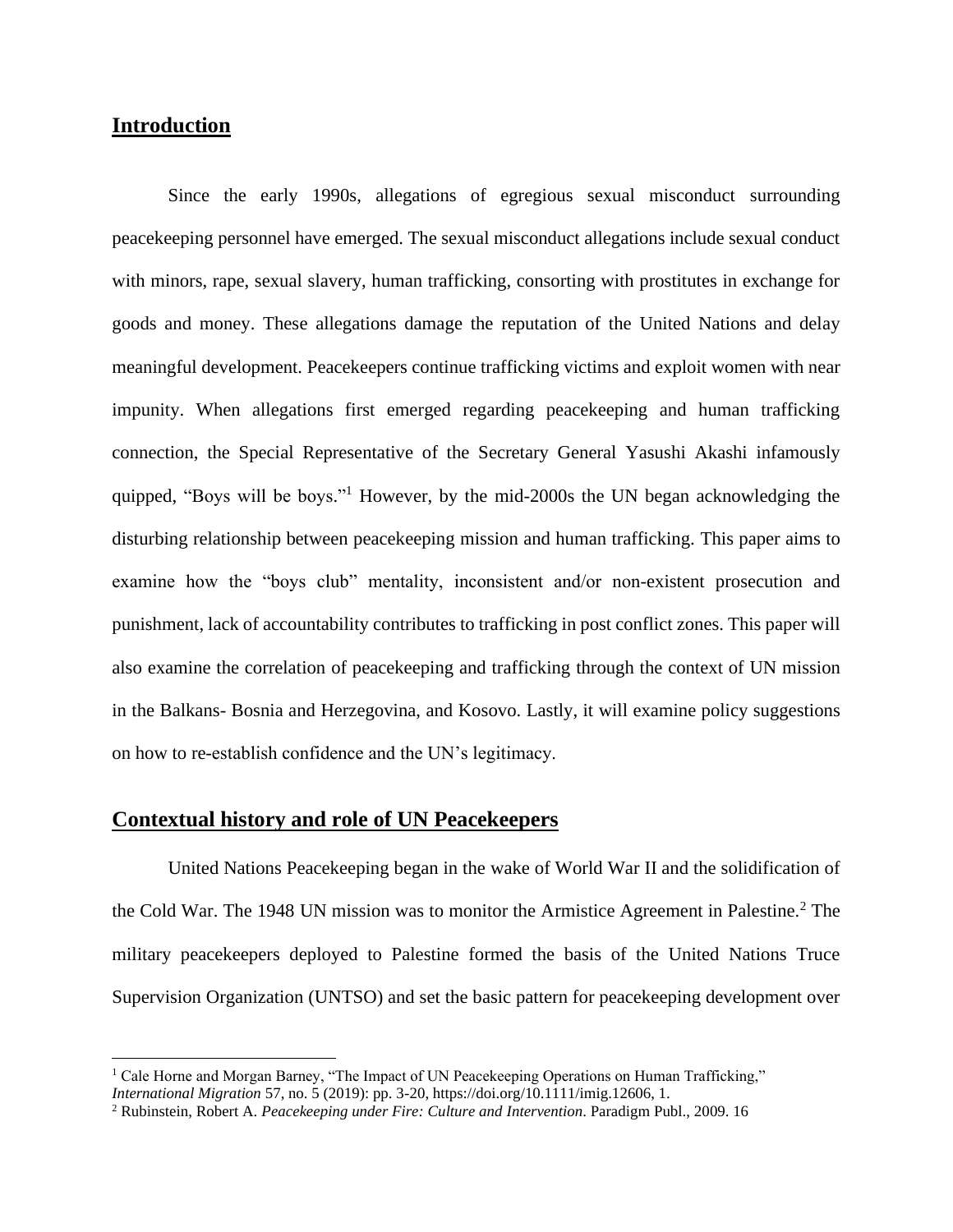the next four decades of operations. The UN Charter gives the Security Council primary responsibility to establish and authorize peace operations.<sup>3</sup> UN Charter Chapter VII titled, "Action" with Respect to Threats to the Peace, Breaches of the Peace, and Acts of Aggression," details the Council's powers to maintain peace when the State is unable to maintain security and public order. Generally, the UN Secretariat or Council will pass a resolution calling for immediate end and cease-fire when international peace and security is threatened.<sup>4</sup> Peacekeeping operations require authorization from the whole body.

The primary roles of peacekeeping operations consisted of monitoring, reporting, and confidence-building, with unarmed military observers and lightly armed troops.<sup>5</sup> However, with the surge of the Cold War, peacekeeping operations shifted from observational to "multidimensional".<sup>6</sup> The multidimensional missions aimed to implement peace agreements in addition to provide support for foundational peace in conflict zones. These foundational aspects include: "administrators, economists, police officers, legal experts, de-miners, electoral observers, human rights monitors, civil affairs and governance specialists, humanitarian workers, communications and public information experts, and more."<sup>7</sup>

The tasks of peacekeeping operations are prescribed by a mandate for the specific mission. The involved parties give their consent of the mission's mandate.<sup>8</sup> The military component of a peacekeeping mission is under the direction of a force commander appointed by the United Nations secretary-general.<sup>9</sup> Additionally, the deployed troops are coordinated from a variety of

<sup>&</sup>lt;sup>3</sup> United Nations., "Mandates and the Legal Basis for Peacekeeping Peacekeeping," United Nations (United Nations, 2006), https://peacekeeping.un.org/en/mandates-and-legal-basis-peacekeeping.

<sup>4</sup> Rubinstein, Robert A. *Peacekeeping under Fire: Culture and Intervention*. Paradigm Publ., 2009. 23

<sup>5</sup> United Nations, "Our History Peacekeeping," United Nations (United Nations), accessed May 14, 2022, https://peacekeeping.un.org/en/our-history.

<sup>6</sup> United Nations, 2006

<sup>7</sup> United Nations, 2006

<sup>8</sup> Rubinstein, Robert A. *Peacekeeping under Fire: Culture and Intervention*. Paradigm Publ., 2009. 26

<sup>&</sup>lt;sup>9</sup> Rubinstein. 26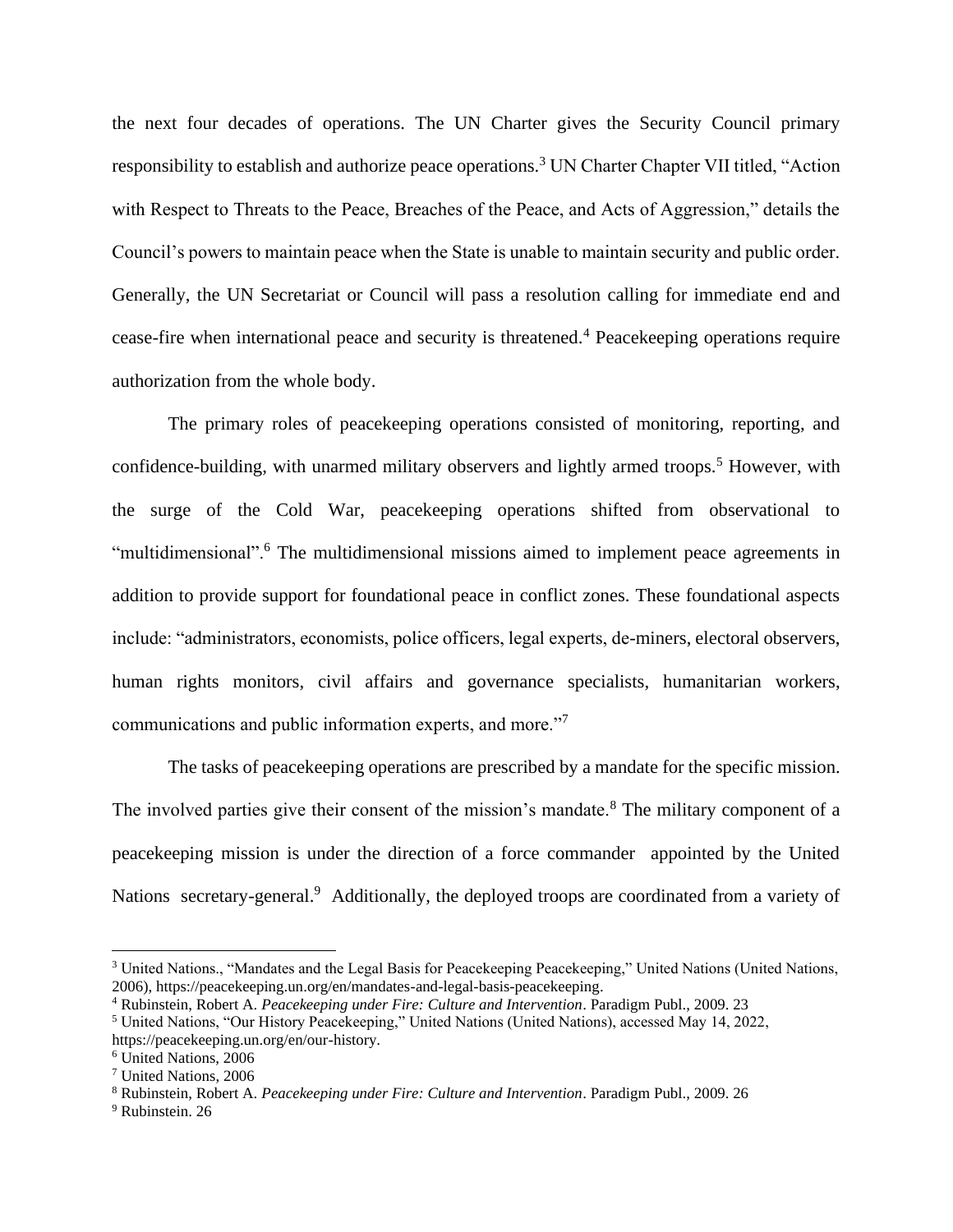countries. The Security Council aims to have diverse national troops to reinforce the impartiality of the UN and the legitimacy of the mission.<sup>10</sup> The countries involved in the conflict must agree to the troops' origins. Numerous reasons exist as to why parties to a conflict would accept or reject certain inclusions in a mission. One reason for rejecting a potential contributor might been viewed as an aggressor or possess conflicting interests, thereby being incapable of being a fair broker.<sup>11</sup>

1948 to 1991 is cited as traditional peacekeeping upholding the "holy-trinity" of principles- "consent, impartiality, and the minimum use of force."<sup>12</sup> The role of traditional peacekeeping shifted to a more complex environment in the post-Cold War era. As global security changed, globalization evolved, and newly independent states formed resulting in peacekeepers encountering fragile and often volatile conflict zones.<sup>13</sup> The UN Protection Force was viewed as failing their mission in Rwanda (1993), and UN Operation Somalia(1992), the UN reassessed its effectiveness to better maintain peace. New peacekeeping emerged to examine the shortcomings of traditional peacekeeping and more effective future operations.<sup>14</sup>

The United Nations does not have a standing army; therefore, it must rely on troopcontributing countries (TCCs) to provide soldiers for missions. As stated above, these soldiers are organized from a variety of countries comprising a diverse range of social and gender norms. <sup>15</sup> In addition to diverse norms, the host countries are responsible for delivering disciplinary

<sup>10</sup> Eyal Ben-Ari, "Mastering Soldiers: Conflict, Emotions, and the Enemy in an Israeli Army Unit," JSTOR (Berghahn Books, 1998), https://www.jstor.org/stable/j.ctt1btbw9p.21.

<sup>11</sup> Rubinstein, Robert A. *Peacekeeping under Fire: Culture and Intervention*. Paradigm Publ., 2009. 27 <sup>12</sup> Rubinstein, 27

<sup>&</sup>lt;sup>13</sup> All Answers Ltd, "The Traditional Forms of Peacekeeping," Law Teacher (LawTeacher, August 26, 2021), https://www.lawteacher.net/free-law-essays/international-law/the-traditional-forms-of-peacekeeping-internationallaw-essay.php.

<sup>&</sup>lt;sup>14</sup> Law Teacher, 2016

<sup>15</sup> Ní Fionnuala Aoláin et al., *The Oxford Handbook of Gender and Conflict* (Oxford, MI: Oxford University Press, 2018), 409.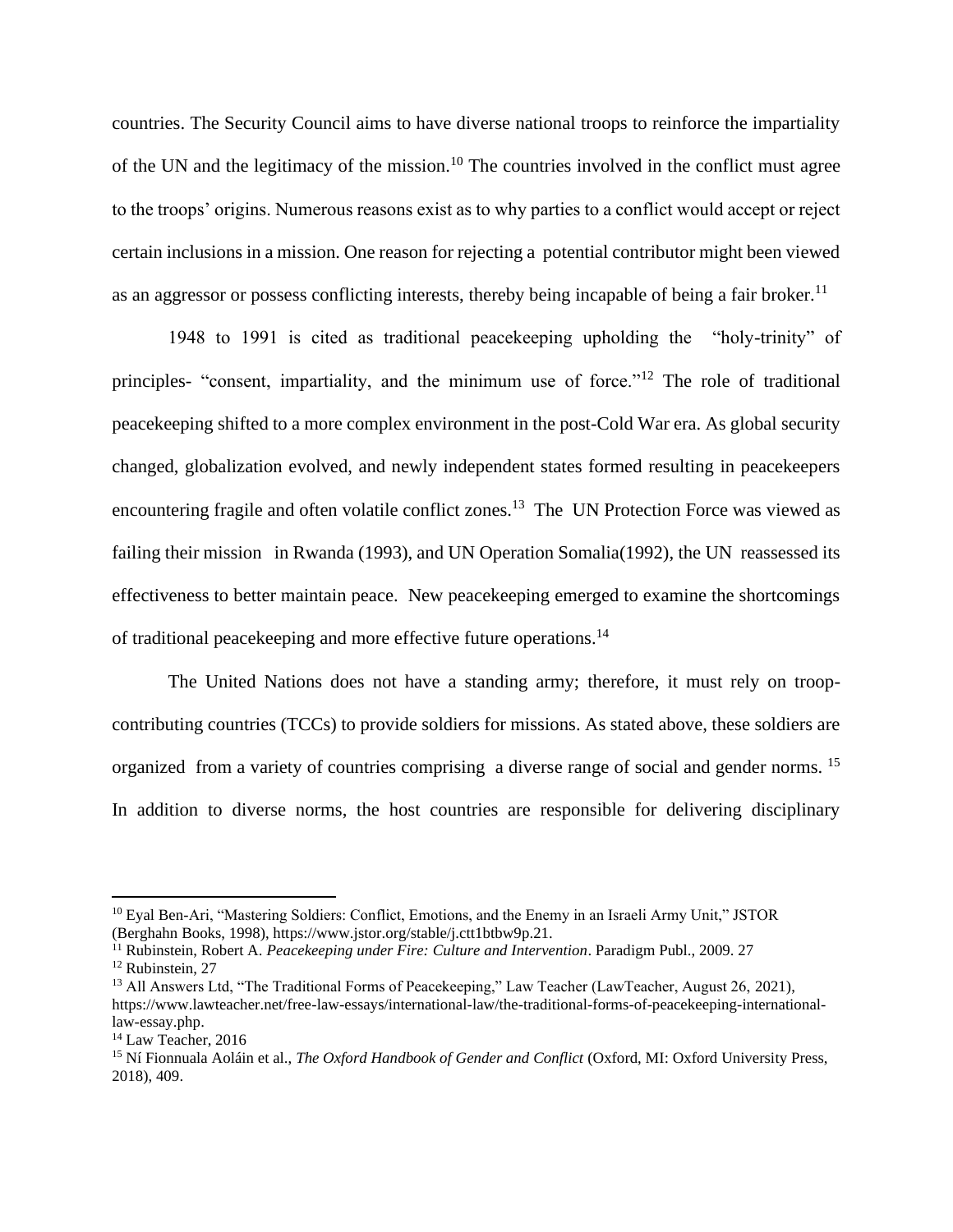mechanisms to their respective ranks. Unfortunately, accountability and punishment for a soldier's sexual misconduct rests with peacekeepers' sending state, leaving the victim in those cases without justice.

## **Laws against sexual abuse**

Accusations and reports have emerged regarding peacekeepers engaging in sexual exploitation and abuse (SEA) and misconduct in missions since the early 1990s. The United Nations defines SEA as: 'Any actual or attempted abuse of a position of vulnerability, differential power, or trust, for sexual purposes, including but not limited to, profiting monetarily, socially, or politically from the sexual exploitation of another.'<sup>16</sup> Allegations have included: "sexual conduct with minors, rape, sexual slavery, human trafficking, consorting with prostitutes in exchange for goods and money."<sup>17</sup>

The U.N. Security Council has recognized that women require special protections from gender-based violence during armed conflicts.<sup>18</sup> Security Resolution 1325 of October 2000, "Expresses (U.N)'s willingness to incorporate a gender perspective into peacekeeping operations…"<sup>19</sup> and "further urges the Secretary-General to seek to expand the role and contribution of women in United Nations field-based operations, and especially among military observers, civilian police, human rights and humanitarian personnel;"<sup>20</sup> Despite the Department of Peacekeeping Operations (DPKO) explicitly recognizing peacekeepers involvement in SEA and

<sup>16</sup> UN Secretary General, *Secretary-General's Bulletin,* UN Doc ST/SGB/2003/13.

<sup>17</sup> Melanie O'Brien, *Criminalising Peacekeepers: Modernising National Approaches to Sexual Exploitation and Abuse* (Basingstoke, Hampshire, NY: Palgrave Macmillan, 2018), 18.

<sup>18</sup> Kate Grady, "Sexual Exploitation and Abuse by UN Peacekeepers: A Threat to Impartiality," *International Peacekeeping* 17, no. 2 (2010): pp. 215-228, https://doi.org/10.1080/13533311003625100, 220. 220

<sup>&</sup>lt;sup>19</sup>Nations United, "S/RES/1325. Security Council Resolution on Women and Peace and Security | UN Peacemaker," United Nations (United Nations, 2000), https://peacemaker.un.org/node/105.

<sup>20</sup> United Nations, 2000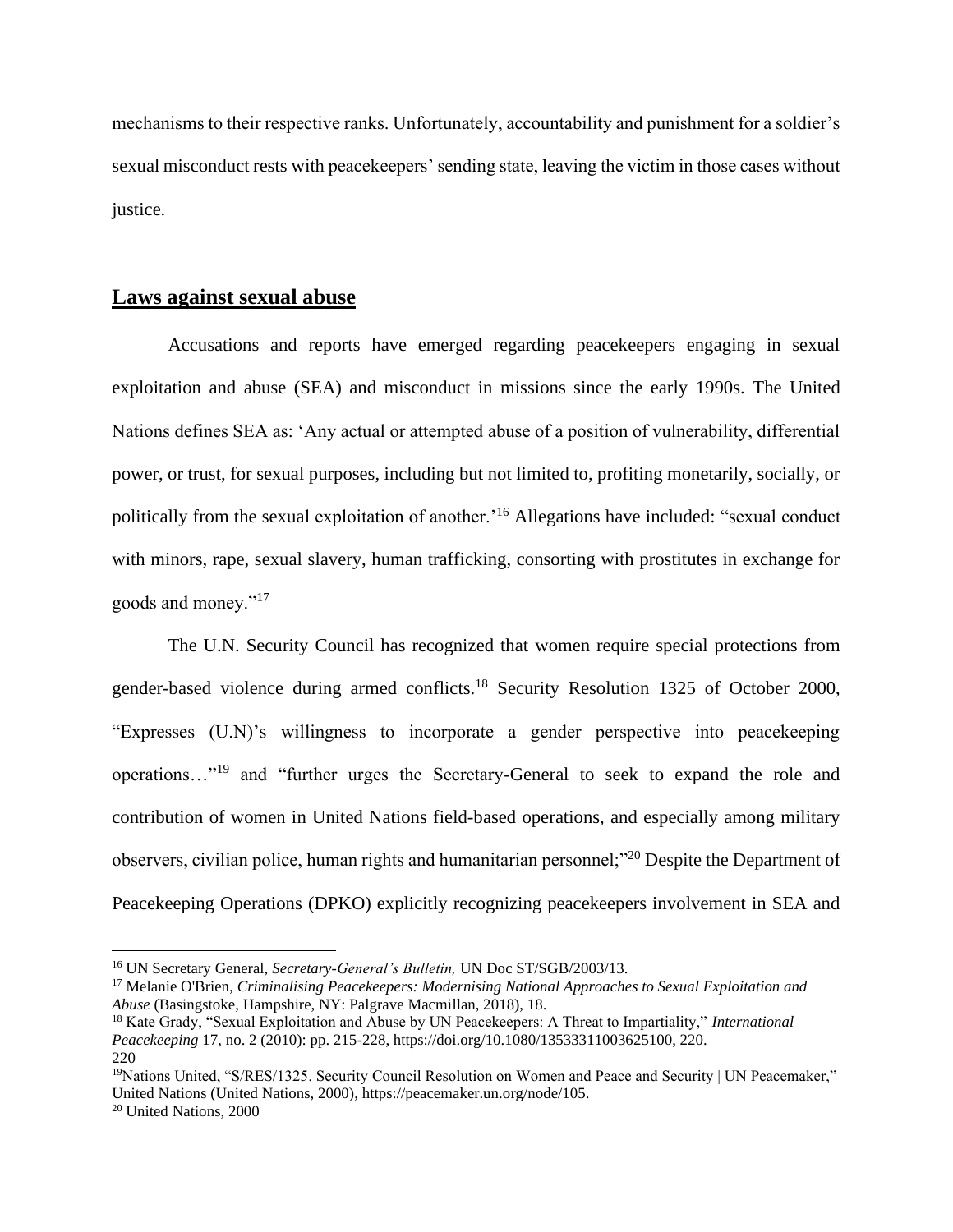human trafficking, and the organization wide push for gender mainstreaming, the "boys club" mentality still exists. The problematic nature of the "boys club" mentality is that it ignores the experiences of women, does not prioritize women or their involvement in their development or peace processes, and results in a closing of ranks to protect those who violate women's rights.<sup>21</sup>

Largely as a reaction to the harrowing allegations of SEA committed by peacekeepers, the U.N. Secretary General's adopted Resolution 57/306, which led to a bulletin on "Special measures for protection from sexual exploitation and sexual abuse" in May 2003.<sup>22</sup> The Secretary General's "zero-tolerance" Bulletin of 2003 specifies that mission leaders must enforce sexual exploitation and abuse guidelines. And peacekeepers are expected and required to report any suspected abuses.<sup>23</sup> The bulletin strongly discourages 'sexual relationships between U.N. staff and beneficiaries of assistance, since they are based on inherently unequal power dynamics.<sup>24</sup> Despite its well intentions, the restrictions are proven to have little effect, based in the growing numbers of SEA cases.

In addition to the zero-tolerance policy, the U.N. maintains the Codes of Conduct for military and civilian police. The U.N. Codes of Conduct incorporates the Ten Rules Code of Personal Conduct for Blue Helmets. The Code explicitly prohibits sexual abuse and exploitation: "Do not indulge in immoral acts of sexual, physical or psychological abuse or exploitation of the

<sup>21</sup> Melanie O'Brien, *Criminalising Peacekeepers: Modernising National Approaches to Sexual Exploitation and Abuse* (Basingstoke, Hampshire, NY: Palgrave Macmillan, 2018), 8.

<sup>22</sup> Conor Foley, *UN Peacekeeping Operations and the Protection of Civilians: Saving Succeeding Generations* (Cambridge, United Kingdom, UK: Cambridge University Press, 2018), 248.

<sup>&</sup>lt;sup>23</sup> Sam R Bell, Michael E Flynn, and Carla Martinez Machain, "U.N. Peacekeeping Forces and the Demand for Sex Trafficking," OUP Academic (Oxford University Press, August 20, 2018), https://academic.oup.com/isq/articleabstract/62/3/643/5076386, 644.

<sup>24</sup> Melanie O'Brien, *Criminalising Peacekeepers: Modernising National Approaches to Sexual Exploitation and Abuse* (Basingstoke, Hampshire, NY: Palgrave Macmillan, 2018), 3.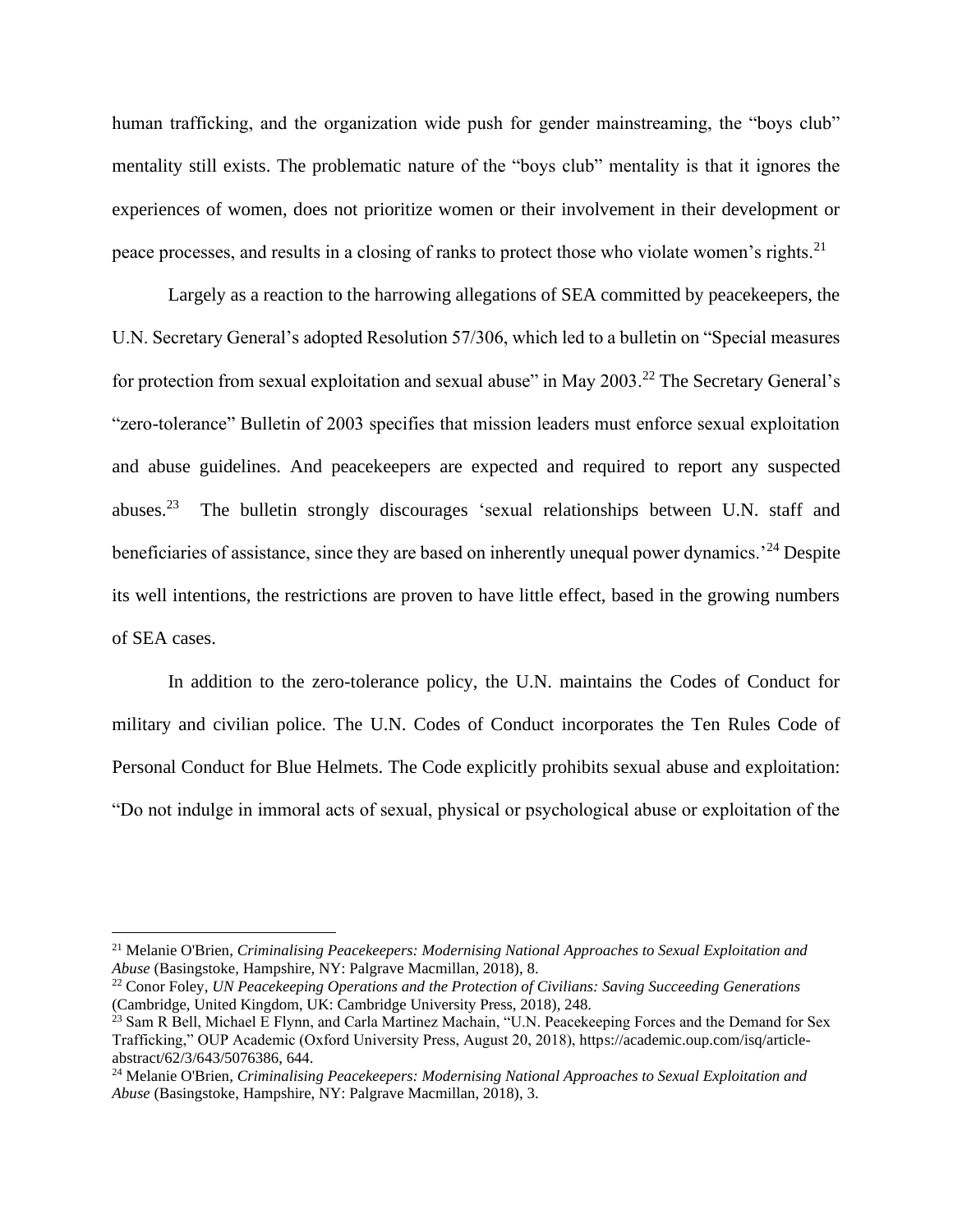local population or United Nations staff, especially women and children,"<sup>25</sup> however, sexual abuse and exploitation persists by peacekeepers.

The adoption of the UN Trafficking Protocol in 2000 outlined an internationally agreed definition of human trafficking.<sup>26</sup> The Trafficking Protocol required states to criminalize human trafficking. Under Article 3:

Trafficking in persons" shall mean the recruitment, transportation, transfer, harboring or receipt of persons, by means of the threat or use of force or other forms of coercion, of abduction, of fraud, of deception, of the abuse of power or of a position of vulnerability or of the giving or receiving of payments or benefits to achieve the consent of a person having control over another person, for the purpose of exploitation.<sup>27</sup>

Despite the policies and definitions of trafficking, these restrictions are very limiting in their effectiveness. Peacekeepers are volunteers to the U.N. in exchange for compensation.<sup>28</sup>The U.N. can repatriate and ban wrongdoers who violate the rules from future missions, but it is rare that cases are reported. Furthermore, the U.N. does not have criminal or disciplinary jurisdictions over military members of peacekeeping operations. <sup>29</sup>Disciplinary actions can only be undertaken by the TCC. To further complicate, there is considerable reluctance for militaries to punish a

<sup>&</sup>lt;sup>25</sup> Nations United, "Ten Rules/Code of Personal Conduct for Blue Helmets," Conduct in UN Field Missions, January 25, 2017, https://conduct.unmissions.org/ten-rulescode-personal-conduct-blue-helmets.

<sup>26</sup> Ní Fionnuala Aoláin et al., *The Oxford Handbook of Gender and Conflict* (Oxford, MI: Oxford University Press, 2018), 403.

<sup>&</sup>lt;sup>27</sup> Human Rights, United Nation. "Protocol to Prevent, Suppress and Punish Trafficking in Persons Especially Women and Children." In *OHCHR*, 2000.

https://www.ohchr.org/en/professionalinterest/pages/protocoltraffickinginpersons.aspx.

<sup>&</sup>lt;sup>28</sup> Sam R Bell, Michael E Flynn, and Carla Martinez Machain, "U.N. Peacekeeping Forces and the Demand for Sex Trafficking," OUP Academic (Oxford University Press, August 20, 2018), https://academic.oup.com/isq/articleabstract/62/3/643/5076386.

<sup>29</sup> General Assembly, UN. 2005. *A/59/710: A comprehensive strategy to eliminate future sexual exploitation and abuse in United Nations peacekeeping operations*. Technical report, General Assembly.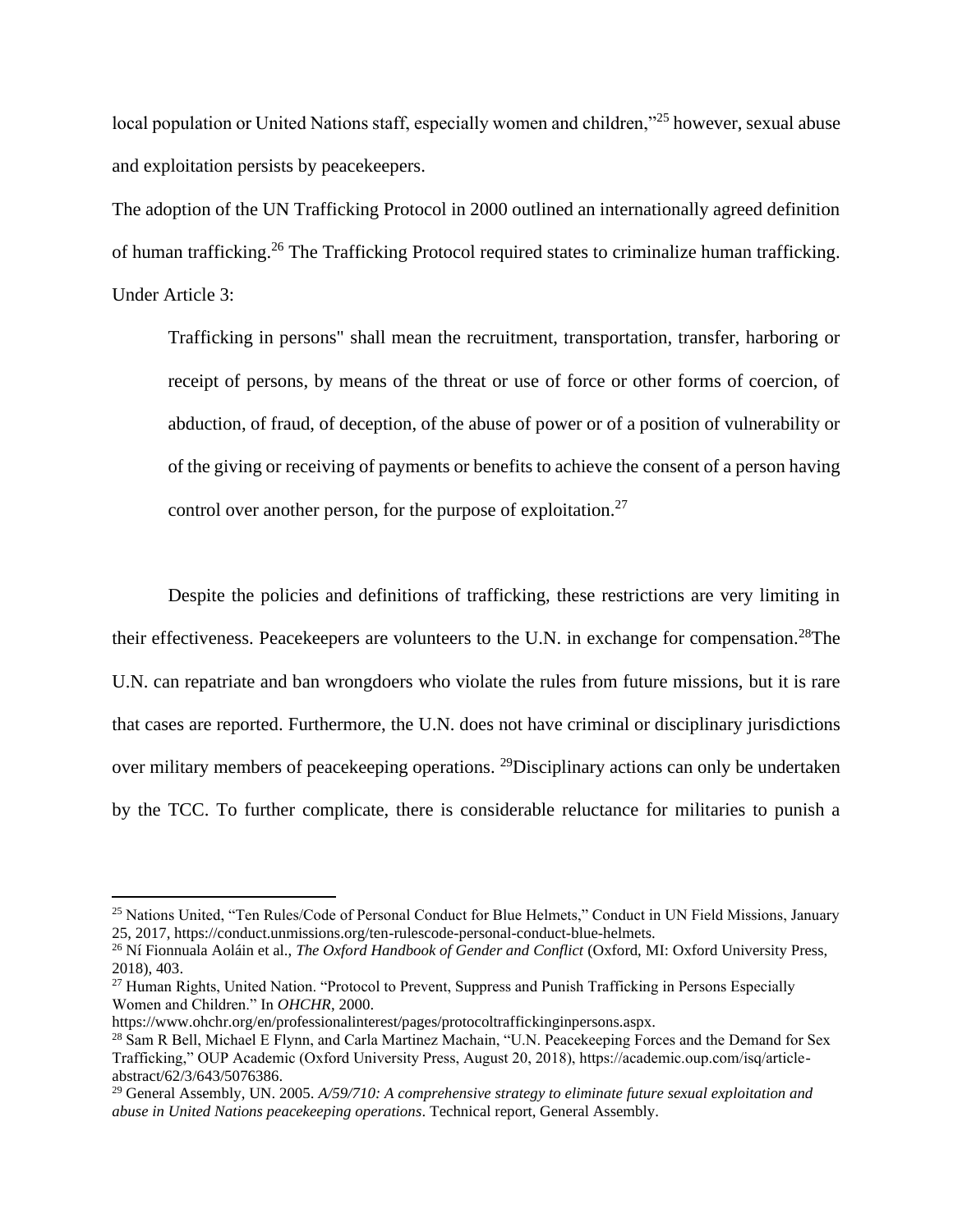soldier for paying for sex.<sup>30</sup> Countries are reluctant to discipline their soldiers due to not viewing paying for prostitution as an offence.

The policies that were developed by the Department of Defense, NATO and UN intended to eliminate the exploitation of women by peacekeepers. Unfortunately, the problem persists because enforcement of the policies has been sporadic and there has been an absence of political will to address the problem.<sup>31</sup>

#### **Case Study of peacekeeper sexual exploitation**

There have been an increasing number of accusations and reports regarding peacekeepers engaging in sexual exploitation in missions across the globe, including the former Yugoslavia, Democratic Republic of the Congo (DRC), Sierra Leone, Haiti, and Cambodia.<sup>32</sup> The Balkans peacekeeping mission provide an example of how the combination of conflict regions, post-war militarization, and economic instability creates an environment for women to become exploited.

Most peacekeepers are not engaged in human trafficking, however, overwhelming evidence suggests a relationship between trafficking to post-conflict regions and exploitation by peacekeepers.<sup>33</sup> The Balkan peacekeeping missions were one of the first reported cases UN peacekeeping personnel involved in human trafficking.

<sup>30</sup> Jennings, Kathleen M., And Morten Bøås. 2015. "Transactions and Interactions: Everyday Life in the Peacekeeping Economy." *Journal of Intervention and State building.* 290.

<sup>31</sup> Shelley, Louise I. *Human Trafficking: A Global Perspective*. Cambridge University Press, 2010. 51.

<sup>32</sup> Melanie O'Brien, *Criminalising Peacekeepers: Modernising National Approaches to Sexual Exploitation and Abuse* (Basingstoke, Hampshire, NY: Palgrave Macmillan, 2018), 3.

<sup>33</sup> Sarah Elizabeth Mendelson, *Barracks and Brothels: Peacekeepers and Human Trafficking in the Balkans* (Washington, D.C., DC: Center for Strategic and International Studies, 2005), 3.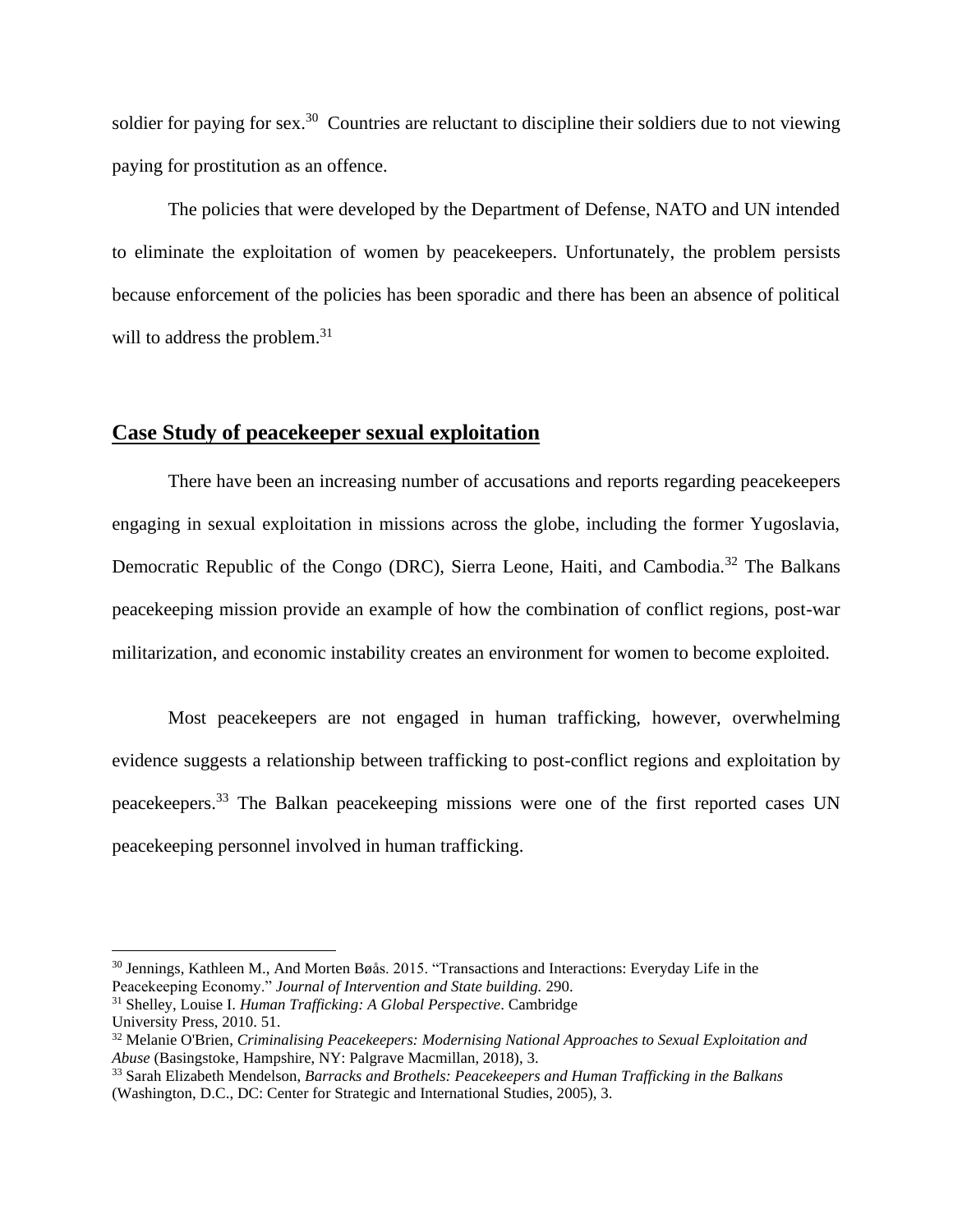The UN Office on Drugs and Crime noted an "unprecedented increase in the trafficking of women and girls, that contributed to creation of a sex economy [that had not existed earlier.](https://www.mensenhandelweb.nl/en/system/files/documents/09%20dec%202014/nelson_2004_literature_review_and_analysis_related_to_human_4.pdf)"<sup>34</sup> The trafficking phenomenon was relatively unknown until the mid-1990s, when the UN Security Council authorized Resolution  $1035^{35}$  The Resolution ushered in approximately 35,000 soldiers from the North Atlantic Treaty Organization (NATO) and non-NATO countries into the former republics of Yugoslavia. With the arrival of predominantly male UN peacekeeping personnel, women – primarily from Ukraine, Romania and Moldova also arrived in the region to service the growing demand from the Bosnia and Herzegovina (BiH) peacekeeping operation. BiH soon became a major destination country for women trafficked for the purpose of sexual exploitation.<sup>36</sup>

Limanowska explains that two types of peacekeeping personnel involvement in human trafficking existed in the BiH missions. The first type of personnel involvement included frequenting of brothels and being clients of the victims. $37$  The second type of personnel involvement included peacekeepers purchasing women and their passports from traffickers to assert ownership over them.<sup>38</sup> The victims were then used for sex and housework.<sup>39</sup> Peacekeepers were especially active in the organizational aspect of trafficking crimes. This included forging documents, confiscating documents, transporting victims across borders, and recruiting potential

<sup>38</sup> Limanowska, 109

<sup>&</sup>lt;sup>34</sup> UNDOC, "Crime and Its Impact on the Balkans," United Nations Office on Drugs and Crime, 2008, https://www.unodc.org/documents/data-and-analysis/Balkan\_study.pdf.

<sup>35</sup> Olivera Simic, "'Boys Will Be Boys': Human Trafficking and UN Peacekeeping in Bosnia and Kosovo," *Trafficking and Human Rights*, 2010, pp. 79-94, https://doi.org/10.4337/9781849806800.00012, 82. <sup>36</sup> Simic, 83.

<sup>37</sup> Barbara Limanowska, "Trafficking Trafficking in Human Beings in South Eastern ... - Un.org," 2005, https://www.un.org/ruleoflaw/files/humantraffickinginSouthEasternEurope.pdf.107.

<sup>39</sup> Limanowska, 108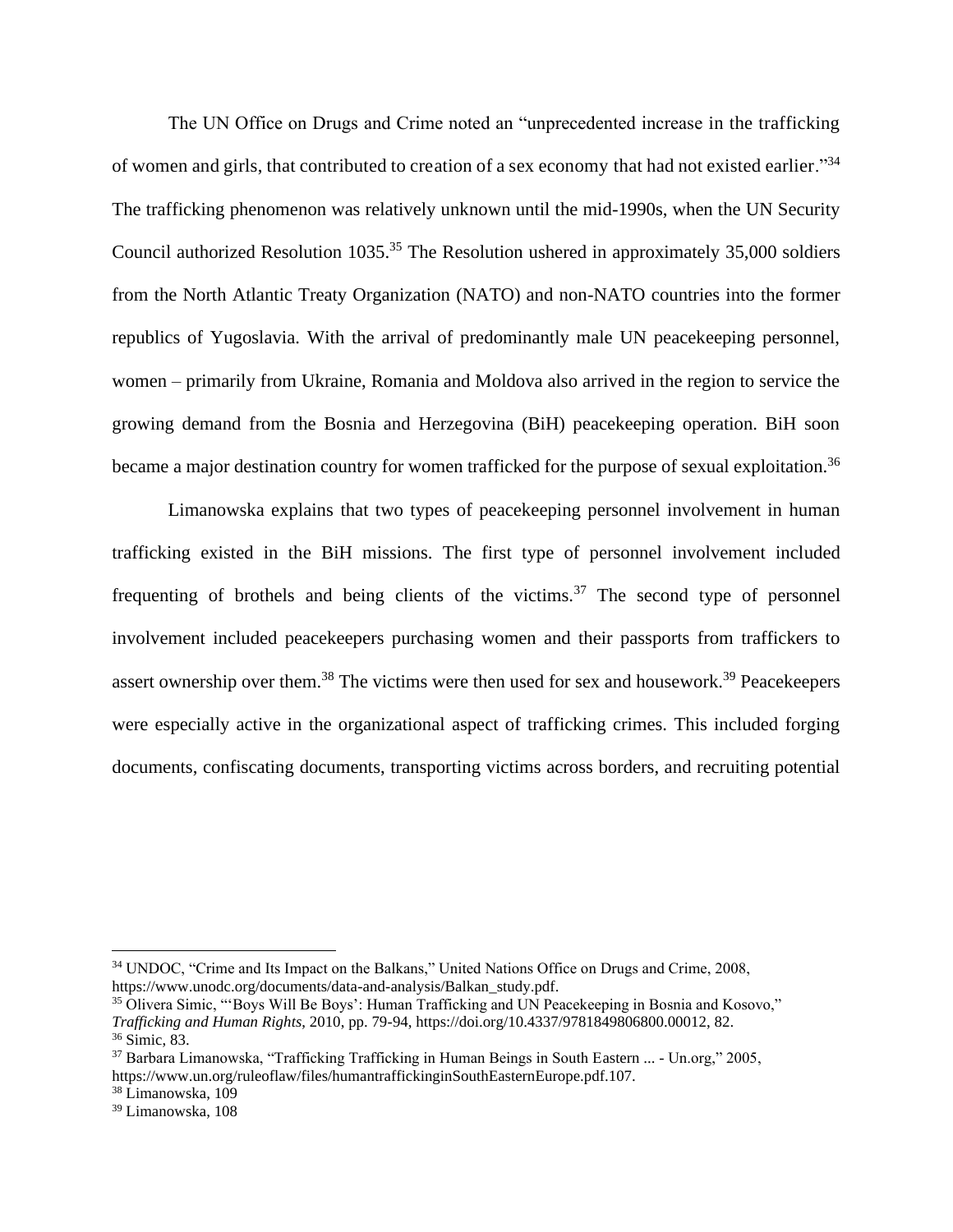victims into prostitution.<sup>40</sup> Furthermore, paramilitary groups formed partnerships with UN peacekeepers and troops to earn money from smuggled goods and trafficked women.<sup>41</sup>

Mendelson states that trafficking for forced prostitution, especially in women and young girls, follows market demand, and in post-conflict situations, that demand is often created by UN peacekeeping personnel.<sup>42</sup> International workers in conflict areas and an increase in foreign capital propelled trafficking in women from across Europe. The international workers, in comparison to the region they are stationed in, are relatively wealthy and therefore could afford the market for trafficked women. The sex trade of the Balkans became central to the predatory war economies, with the peacekeeping context creating the demand. The rape camps, also serving as brothels were staffed with trafficking victims and tailored for the specific use of international peacekeepers.<sup>43</sup> The peacekeepers, staff, and soldiers boosted the illicit economy of sex, drug, and arms trafficking.<sup>44</sup>

In 2004, the DPKO published a paper noting the strong anecdotal evidence of peacekeeping personnel being involved in the sexual services of trafficking victims. In considering the problem in terms of supply and demands, the introduction of peacekeepers increases the demand for prostitution.<sup>45</sup> The report stated:

<sup>41</sup> UNDOC, "Crime and Its Impact on the Balkans," United Nations Office on Drugs and Crime, 2008, [https://www.unodc.org/documents/data-and-analysis/Balkan\\_study.pdf.](https://www.unodc.org/documents/data-and-analysis/Balkan_study.pdf) 51

<sup>42</sup> Sarah Elizabeth Mendelson, *Barracks and Brothels: Peacekeepers and Human Trafficking in the Balkans* (Washington, D.C., DC: Center for Strategic and International Studies, 2005), 5.

<sup>43</sup> UNDOC, "Crime and Its Impact on the Balkans," United Nations Office on Drugs and Crime, 2008, [https://www.unodc.org/documents/data-and-analysis/Balkan\\_study.pdf.](https://www.unodc.org/documents/data-and-analysis/Balkan_study.pdf) 51

https://reliefweb.int/report/world/when-peacekeepers-are-part-problem.

<sup>40</sup> Limanowska, 83

<sup>44</sup> Thi Hoang, "When the Peacekeepers Are Part of the Problem," ReliefWeb, 2019,

<sup>&</sup>lt;sup>45</sup> Cale Horne and Morgan Barney, "The Impact of UN Peacekeeping Operations on Human Trafficking," *International Migration* 57, no. 5 (2019): pp. 3-20, https://doi.org/10.1111/imig.12606, 4.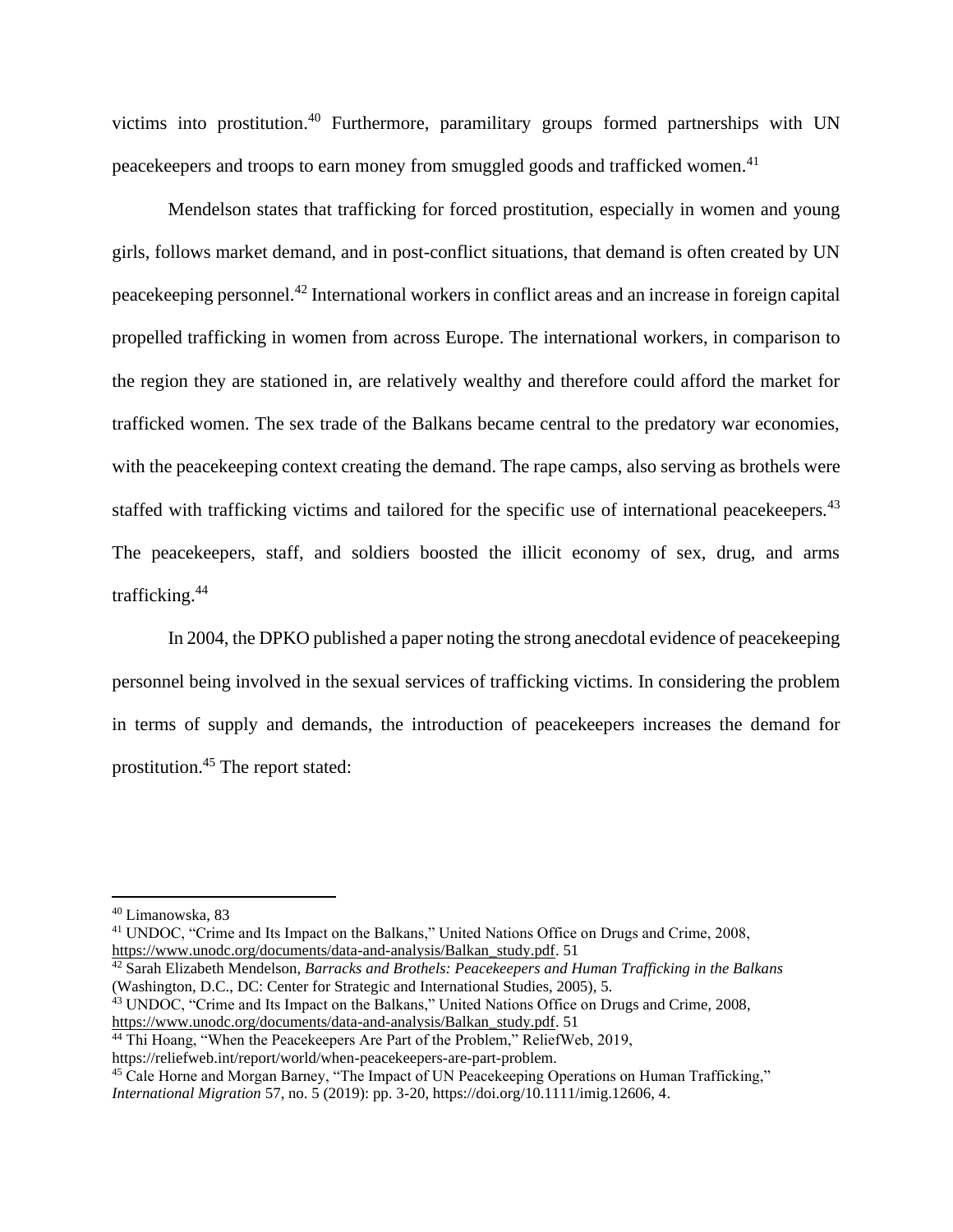[T]raffickers are likely to continue to target future missions as a source of demand, as clients for services. ... Human trafficking is a low risk, high revenue primer for organized crime activities… Any influx of peacekeeping troops and other personnel, contractors, local combatants and reconstruction money will create a source of demand and locally accessible revenue in otherwise poor economies.<sup>46</sup>

Lastly, it is important to note that economies created and fueled by peacekeepers (sex trafficking, narcotics, etc.) tend to remain functional even after peacekeeping operations have ended. Their activities "shaping gendered economic and social power relations in the long term' and embedding sex work and trafficking in the post-war economy."<sup>47</sup>

The UN Security Council Resolution 1244 in June 1999 created the UN Interim Administration Mission in Kosovo (UNMIK). This authorized the deployment of 50,000 UN peacekeeping personnel into the region. Like the BiH situation, Kosovo became a major destination country for women and girls trafficked into forced prostitution, primarily from Bulgaria, Moldova, and Ukraine.<sup>48</sup> The clients were reportedly members of the international community, with some involved in the trafficking process itself – like the BiH mission. The lack of sufficient police officers, weak criminal justice systems, and Kosovo's proximity to source countries all contributed to the booming sex industry.<sup>49</sup>

<sup>46</sup> Horne and Barney, 4

<sup>47</sup> Jasmine-Kim Westendorf and Louise Searle, "Sexual Exploitation and Abuse in Peace Operations: Trends, Policy Responses and Future Directions," *International Affairs* 93, no. 2 (January 2017): pp. 365-387, https://doi.org/10.1093/ia/iix001.

<sup>48</sup> Westendorf and Searle, 380

<sup>49</sup> Olivera Simic, "'Boys Will Be Boys': Human Trafficking and UN Peacekeeping in Bosnia and Kosovo," *Trafficking and Human Rights*, 2010, pp. 79-94, https://doi.org/10.4337/9781849806800.00012, 82.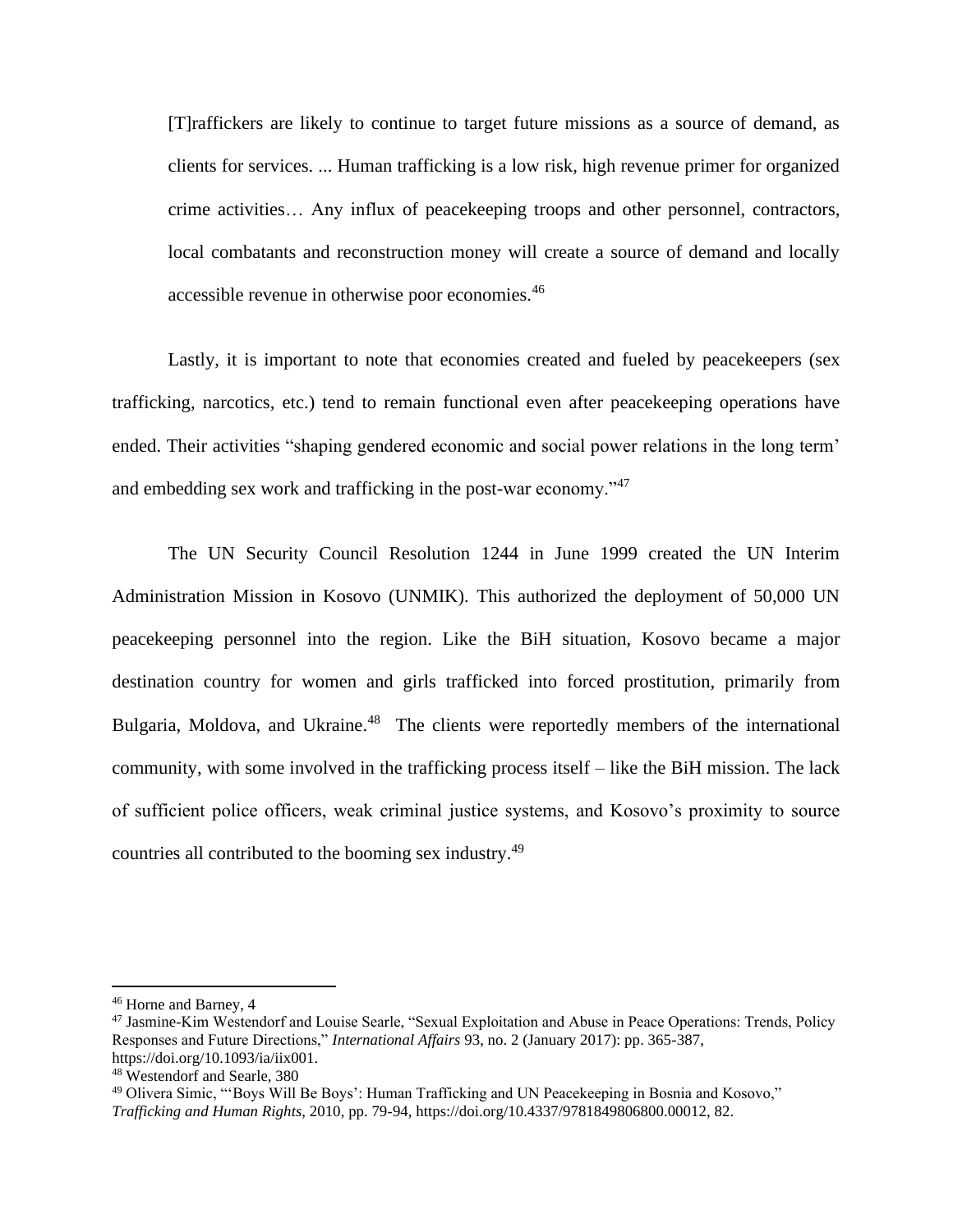The lack of a consistent and enforced policy to police such actions, blanket immunity for violators, and atmosphere for acceptance for peacekeeping personnel behavior contributes to the few cases being fully investigated. Despite the serious allegations from victims in BiH and Kosovo, no member of UNMIBH (United Nations Mission in Bosnia and Herzegovina) or UNMIK, has ever been criminally prosecuted for trafficking or trafficking related crimes.<sup>50</sup> The most serious (and only) punishment that UN peacekeeping personnel faced in BiH was rapid repatriation and a non-binding promise from the contributing country to take legal action.<sup>51</sup> UNMIK acknowledged peacekeepers' involvement in trafficking women in 2001 and repatriated ten UNMIK police officers in connection to allegation relating to trafficking humans. However, in 2004, UNMIK denied the existence of such cases: 'to date, no such [criminal] case has involved trafficking or any other related offence.<sup>52</sup> To date, there is no evidence of the home country prosecuting or disciplining the police officers.

### **UN Accountability**

Following the travesty of the UN Mission in Bosnia and Herzegovina, peacekeepers responsible for trafficking victims were repatriated to their home countries for trafficking and prostitution related offenses.<sup>53</sup> The expectation that the peacekeepers' origin countries would prosecute the offenders for their alleged crime was not met and the UN disciplinary actions ended with the men's repatriation. Following international pressure, the UN Headquarters Bosnia and

<sup>50</sup> Martina Vandenberg, "Peacekeeping, Human Trafficking, and Sexual Abuse and Exploitation," *Oxford Handbooks Online*, June 2017, https://doi.org/10.1093/oxfordhb/9780199300983.013.32, 91.

<sup>51</sup> Vandenberg, 91

<sup>52</sup> Vandenberg, 91

<sup>53</sup> Ní Fionnuala Aoláin et al., *The Oxford Handbook of Gender and Conflict* (Oxford, MI: Oxford University Press, 2018), 409.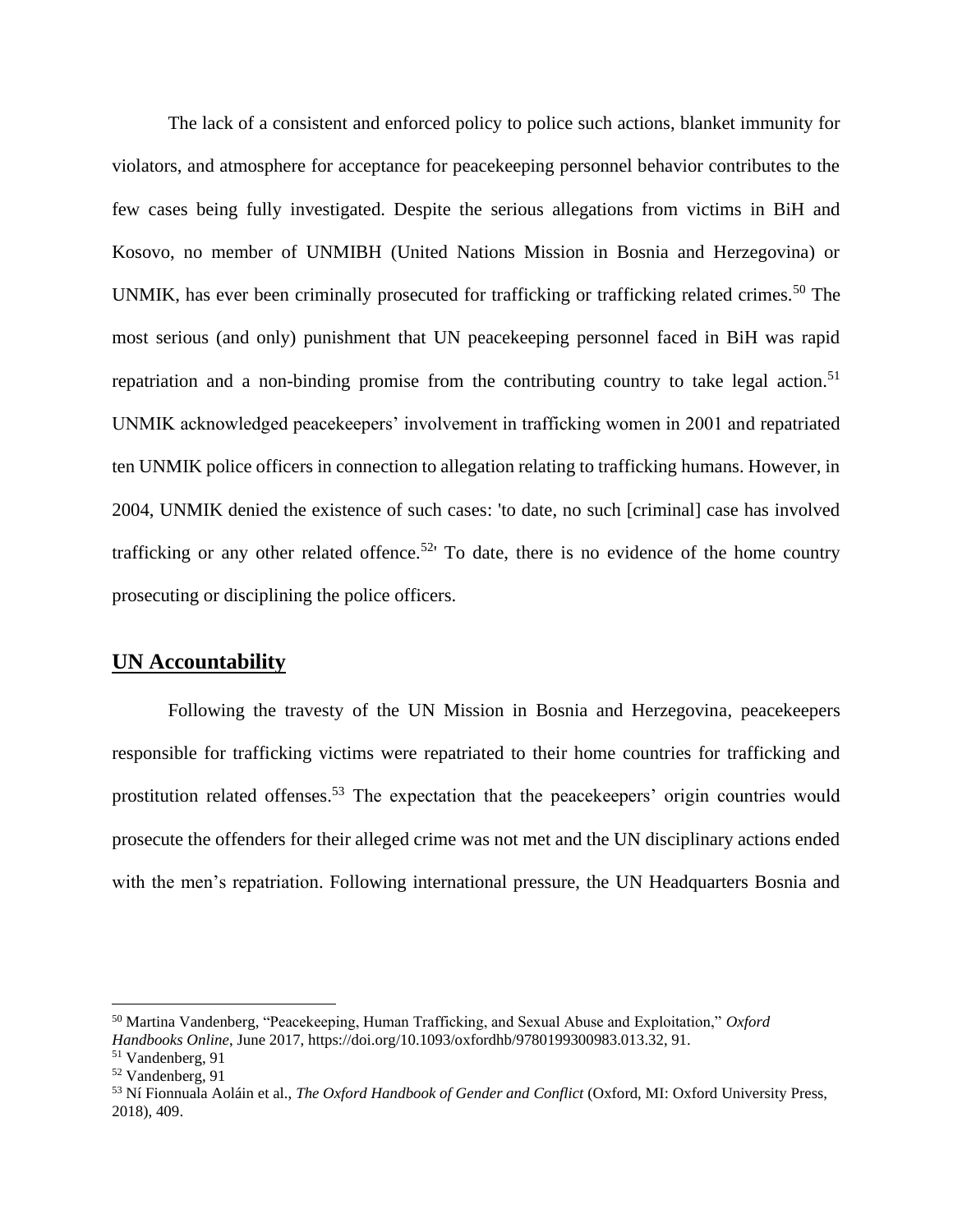Herzegovina desk officer, Andrei Shkourko, illuminated a fatal flaw within the United Nations' accountability system. In the letter to Humans Right watch, he wrote,

> The United Nations does not have the legal authority to take punitive measures against civilian police monitors made available by members for United Nations peacekeeping operations, and the disciplinary follow-up to their misconduct is the responsibility of the contributing countries.<sup>54</sup>

The UN does not prosecute mission members with alleged crimes of trafficking or other forms of sexual misconduct. The only option is for the UN to refer the cases back to the TCC and provide suggestions to prosecute offenders. The central flaw in the UN's accountability system is rooted in the Secretary General's 2003 *Referral to National Authorities* bulletin:<sup>55</sup>

> If, after proper investigation, there is evidence to support allegations of sexual exploitation or sexual abuse, these cases may, upon consultation with the Office of Legal Affairs, be referred to national authorities for criminal prosecution.<sup>56</sup>

Simply repatriating alleged offenders back to the sending states that frequently fail to prosecute offenders will not resolve the ongoing harm to the UN's image, or its mission to maintaining peace. The Office of Legal Affairs provides evidence of the offense to the country of origin, with an understanding that Member states conduct their own investigation and provide follow-up. In reality, Member states rarely respond to follow-up correspondence and the UN does not punish countries for failing to hold peacekeepers accountable, nor punish for not responding

<sup>54</sup> Ní Fionnuala Aoláin et al., 408

<sup>55</sup> Ní Fionnuala Aoláin et al., 411

<sup>56</sup> Ní Fionnuala Aoláin et al., 411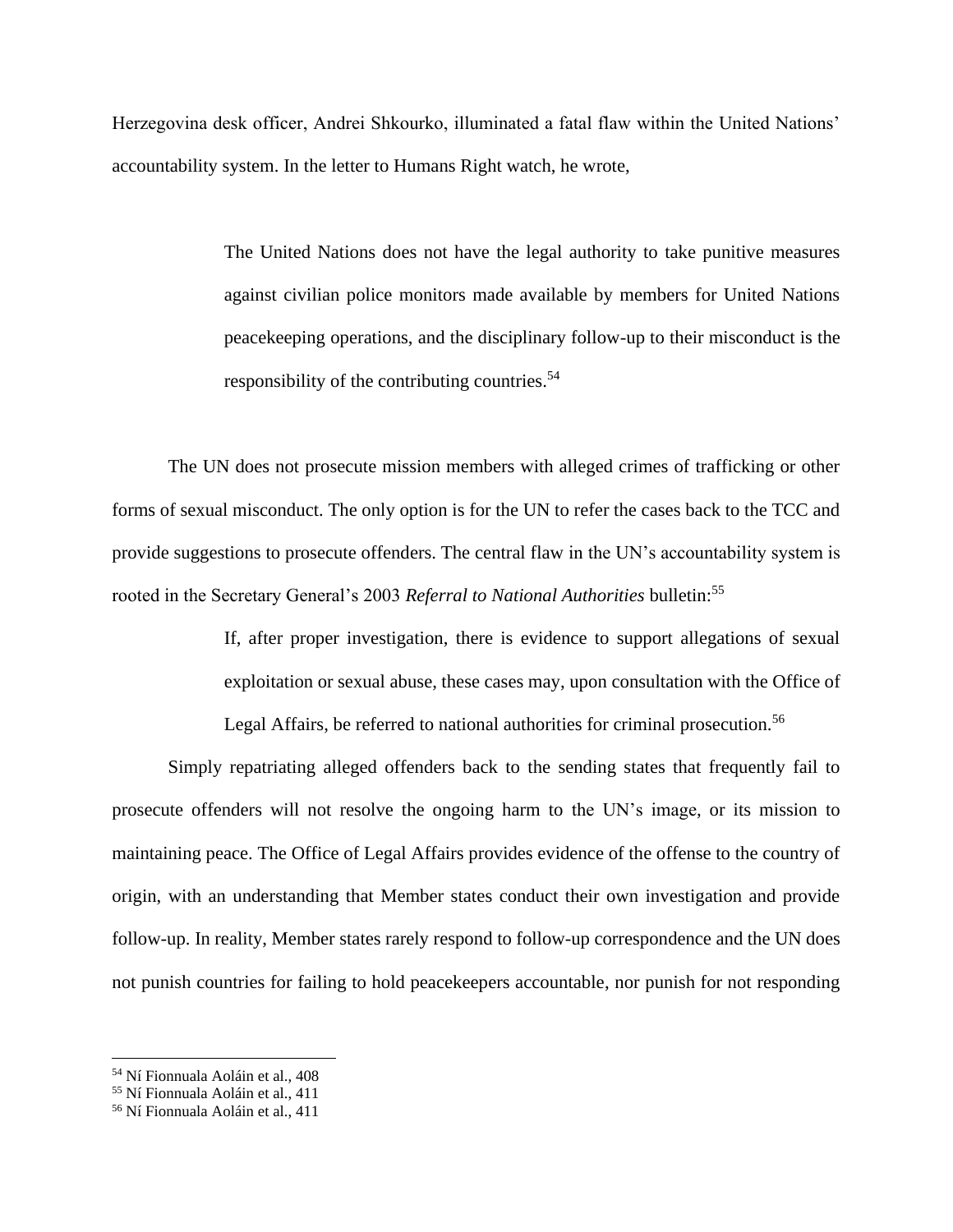to follow-up inquiries.<sup>57</sup> The UN's inability to enforce international laws exposes the root of the problem: the United Nations is dependent on member state to offer troops; therefore, it is reluctant to impose conditions on troops that will limit states' troop contributions.<sup>58</sup>

To address this fundamental flaw in accountability and in response to further scandal following SEA reports in refugee camps in Guinea, Liberia, and Sierra Leone, the UN published, 'A Comprehensive Strategy to Eliminate Future Sexual Exploitation and Abuse in United Nations Peacekeeping Operations,' or the Zeid Report of March 2005.<sup>59</sup> The report provided recommendations for the UN's prosecutorial authority dilemma. The recommendation addressed the lack of functioning legal systems where the UN routinely operated. The solution was to create an international convention that would subject UN personnel to the jurisdiction of States.<sup>60</sup> This would introduce an agreement with the host State and the UN to ensure criminal proceedings against personnel has satisfied international human rights standards.<sup>61</sup> The Zeid report stated:

> The founders of the United Nations did not intend that the privileges and immunities of its officials…should constitute a shield from national criminal prosecution for crimes committed in a State hosting a United Nations operation."<sup>62</sup>

The feeling of impunity by peacekeepers from criminal prosecution within the UN is profoundly present. This was apparent from a UN report regarding peacekeepers in the Democratic Republic of Congo (MONUC) who systematically exploited women and children in January 2005. The Special Representative of the Secretary General for MONUC wrote, 'it is apparent that the

<sup>57</sup>Ní Fionnuala Aoláin et al., 411

<sup>58</sup>Ní Fionnuala Aoláin et al., 411

<sup>59</sup> Conor Foley, *UN Peacekeeping Operations and the Protection of Civilians: Saving Succeeding Generations* (Cambridge, United Kingdom, UK: Cambridge University Press, 2018), 248. <sup>60</sup> Foley, 248

<sup>61</sup> UN General Assembly Resolution A/59/710 of 24 March 2005, para 89.

 $62$  Ibid. Summary of recommendations pp. 4-6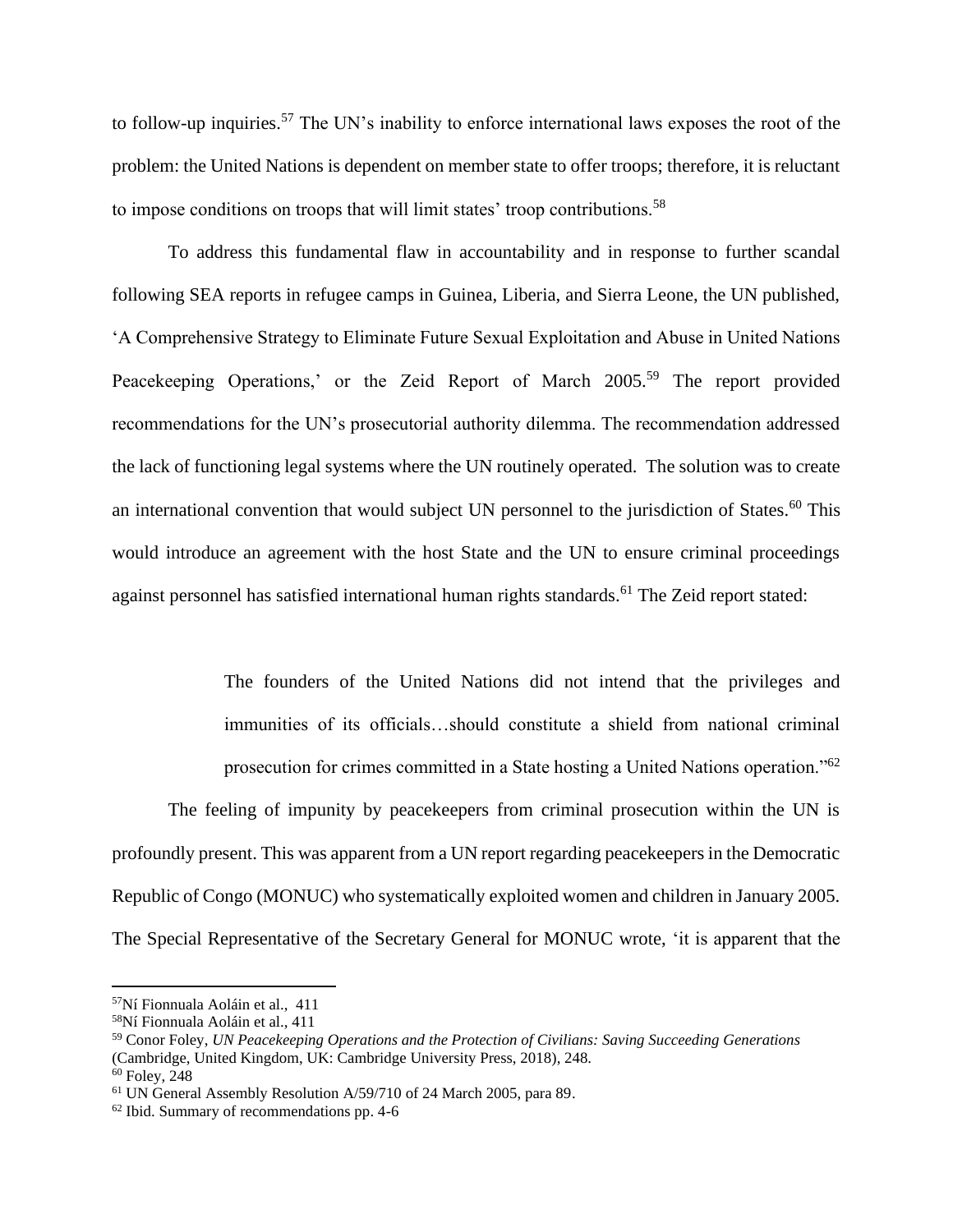feeling of impunity is such that not only have the policies (aimed at preventing sexual abuse and exploitation) not been enforced, but the command structures have not always given investigators their full cooperation.'<sup>63</sup> The UN could lift immunity and push for prosecution. But this raises the question of who would prosecute, under what country's law, and with what degree of evidence? Despite the zero tolerance of SEA firmly established, the UN lacks any kind of direct, functional mechanism to ensure that offenders face legal consequences for their behavior.

The UN's lack of action is stems from its "genetic defect."<sup>64</sup> The genetic defect of the UN is that it is hostage to member states' interests and bureaucratic limitations.<sup>65</sup> The organization is accountable to state interests and relies on their contributions. A weakness in efficient SEA and trafficking prosecution is that the UN does not have jurisdiction over peacekeepers, even though its rules nominally bind them.<sup>66</sup> The UN relies on TCC to hold their soldiers accountable for alleged SEA offenses and adherence to Security Council Resolutions. Some TCC have a strong resistance to upholding Security Council Resolutions (as shown in few prosecutions of SEA misconduct) and have shown no commitment to enforce SEA policies. When state interests do not align with UN principles of peace, justice, and human rights, the genetic defect overshadows any policy framework.<sup>67</sup>

<sup>63</sup> Andrew Ladley, "Peacekeeper Abuse, Immunity and Impunity: The Need for Effective Criminal and Civil Accountability on International Peace Operations," *Politics and Ethics Review* 1, no. 1 (2005): pp. 81-90, https://doi.org/10.3366/per.2005.1.1.81, 83.

<sup>64</sup> Jasmine-Kim Westendorf and Louise Searle, "Sexual Exploitation and Abuse in Peace Operations: Trends, Policy Responses and Future Directions," *International Affairs* 93, no. 2 (January 2017): pp. 365-387, https://doi.org/10.1093/ia/iix001, 377.

<sup>65</sup> Westendorf and Searle, 376

<sup>66</sup> Westendorf and Searle, 380

<sup>67</sup> Westendorf and Searle, 379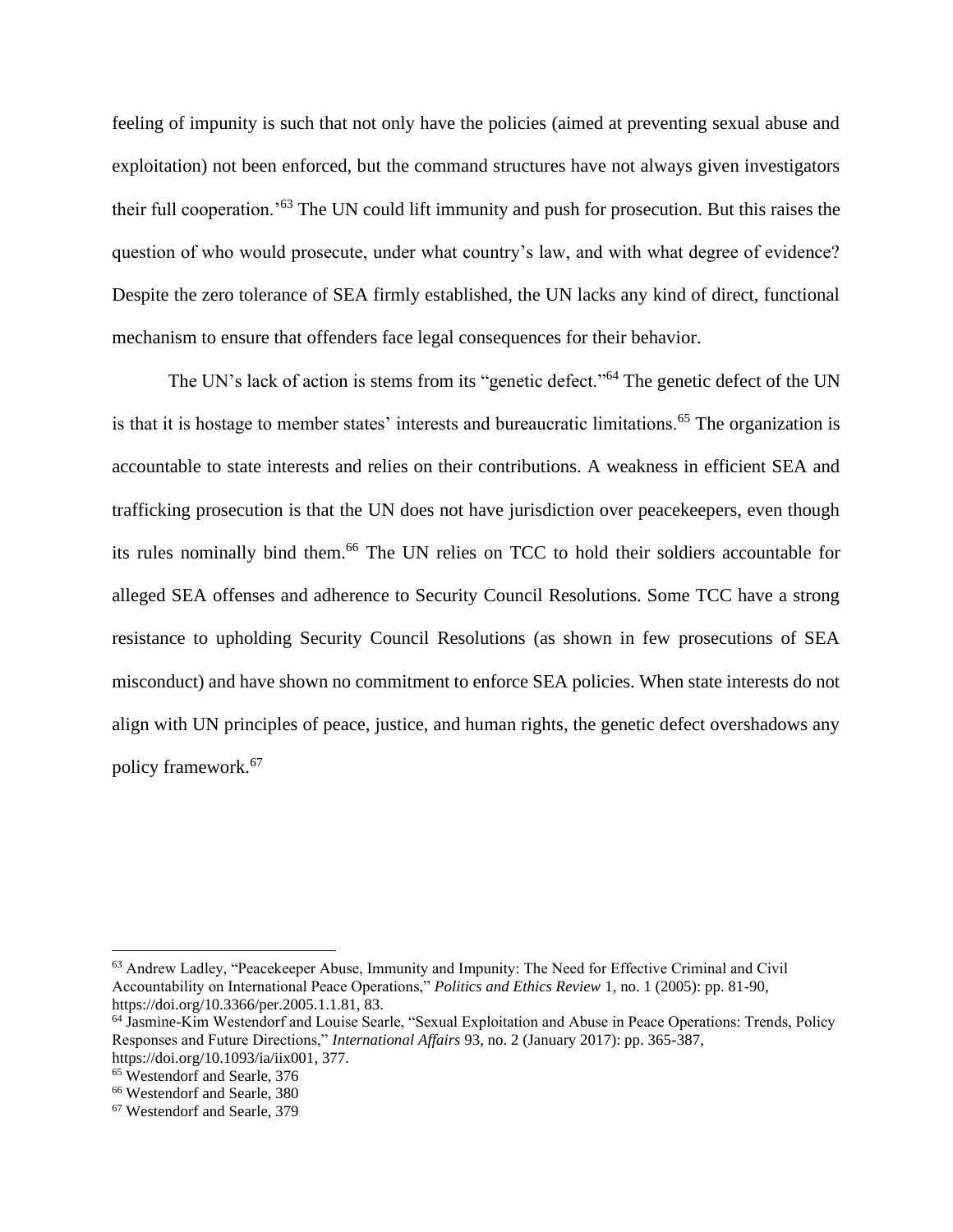## **Policy Reform**

The United Nations has recognized peacekeepers having a direct and indirect involvement in human trafficking and SEA. In 2004 the DPKO has also acknowledged that "'peacekeepers have come to be seen as a part of the problem [when it comes to trafficking in humans], rather than the solution.<sup>68</sup> Despite the numerous policies recommended, the genetic defect continues to plague meaningful improvement.

The Zeid Report of May 2004 introduced to the General Assembly described existing measures to address SEA as 'manifestly inadequate' and called for a fundamental shift in approach.<sup>69</sup> The report jolted policy development for peacekeeper SEA from prevention to enforcement and addressed SEA into four themes: rules on standards of conduct; the investigative process; organizational, managerial and command responsibility; and individual disciplinary, financial and criminal accountability.<sup>70</sup> The report emphasized agency systems to uplift accountability. Despite the recommendations presented in the Zeid Report, few were rarely implemented. The United Nations announced a myriad of policy changes to improve accountability in March 2016 that closes resembled recommendations made in the Zeid Report.<sup>71</sup>

The first recommendation is reexamining the training and attitudes of leadership. Senior military officers mold the culture and attitude of the soldiers they lead.<sup>72</sup> Learning from the lessons of BiH and MONUC, managers and commanders should be trained and equipped to create and

<sup>68</sup> Olivera Simic, "'Boys Will Be Boys': Human Trafficking and UN Peacekeeping in Bosnia and Kosovo," *Trafficking and Human Rights*, 2010, pp. 79-94, https://doi.org/10.4337/9781849806800.00012, 92.

<sup>69</sup> Jasmine-Kim Westendorf and Louise Searle, "Sexual Exploitation and Abuse in Peace Operations: Trends, Policy Responses and Future Directions," *International Affairs* 93, no. 2 (January 2017): pp. 365-387, https://doi.org/10.1093/ia/iix001, 376.

<sup>70</sup> Westendorf and Searle, 379

<sup>71</sup> Martina Vandenberg, "Peacekeeping, Human Trafficking, and Sexual Abuse and Exploitation," *Oxford Handbooks Online*, June 2017, https://doi.org/10.1093/oxfordhb/9780199300983.013.32, 14.

<sup>72</sup> Sarah Elizabeth Mendelson, *Barracks and Brothels: Peacekeepers and Human Trafficking in the Balkans* (Washington, D.C., DC: Center for Strategic and International Studies, 2005), 70.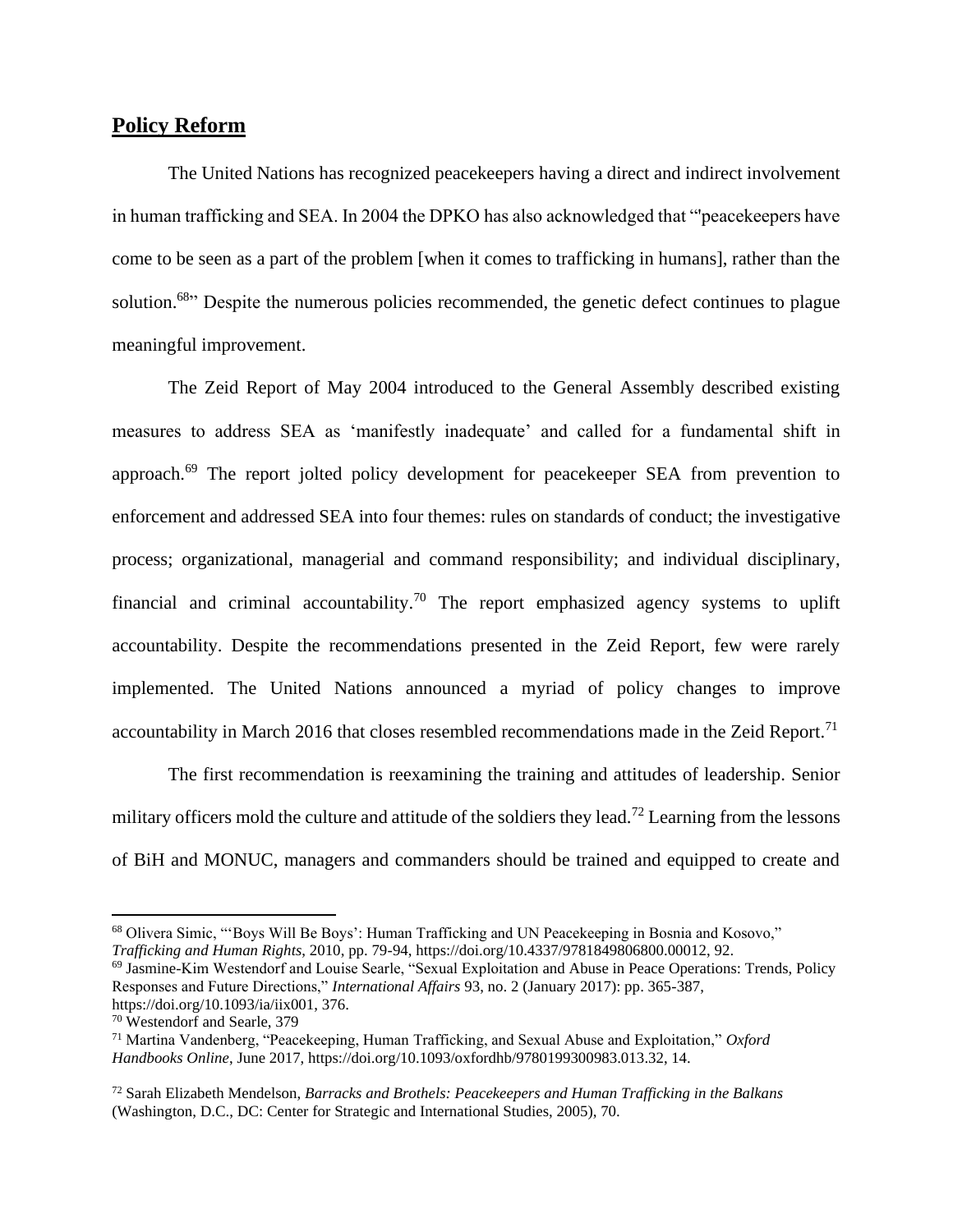maintain an environment that prevents SEA and mitigate any tendency to 'downplay' or cover it up, and that mission-specific training describing the impact and context of SEA was also necessary.<sup>73</sup>The code of conduct and zero-tolerance policies should be enforced with consistent punishment for offenders. Policies existed in the past to prevent SEA and trafficking, especially during the UN Missions in Bosnia and in Kosovo, however, leadership failed to address simultaneously the larger attitudinal and cultural factors that facilitated or impeded compliance.<sup>74</sup>

The UN does not punish countries that do not respond to UN follow-up requests, that fail to prosecute, and fail to punish perpetrators in any meaningful way.<sup>75</sup> The next recommendation encourages the UN to implement a mechanism that allows proper follow up regarding states prosecuting accused peacekeepers. It should also suspend troop contributions from countries with significant abuse allegations, and who fail to prosecute.

The UN must also make an impactful effort to minimize and punish peacekeepers involved in human trafficking. Peacekeepers involved in human trafficking create an economy that incorporates transnational organized criminals. To combat this dilemma, a transnational response is the only effective measure.<sup>76</sup> This response should involve collaboration of nongovernmental, governmental, and multilateral strategies and personnel.<sup>77</sup> The Department of Peacekeeping Operations (DPKO) must also send a clear message to peacekeepers that trafficking will not be tolerated on missions. Ultimately, the greatest deterrence for peacekeepers involved in trafficking is consistent prosecution and punishment for the offences. The DPKO should also adequately

<sup>73</sup> Jasmine-Kim Westendorf and Louise Searle, "Sexual Exploitation and Abuse in Peace Operations: Trends, Policy Responses and Future Directions," *International Affairs* 93, no. 2 (January 2017): pp. 365-387, https://doi.org/10.1093/ia/iix001, 379.

<sup>74</sup> Sarah Elizabeth Mendelson, *Barracks and Brothels: Peacekeepers and Human Trafficking in the Balkans* (Washington, D.C., DC: Center for Strategic and International Studies, 2005), 70.

<sup>75</sup> Vandenberg, 15

<sup>76</sup> Sarah Elizabeth Mendelson, *Barracks and Brothels: Peacekeepers and Human Trafficking in the Balkans* (Washington, D.C., DC: Center for Strategic and International Studies, 2005), 71.

<sup>77</sup> Mendelson, 71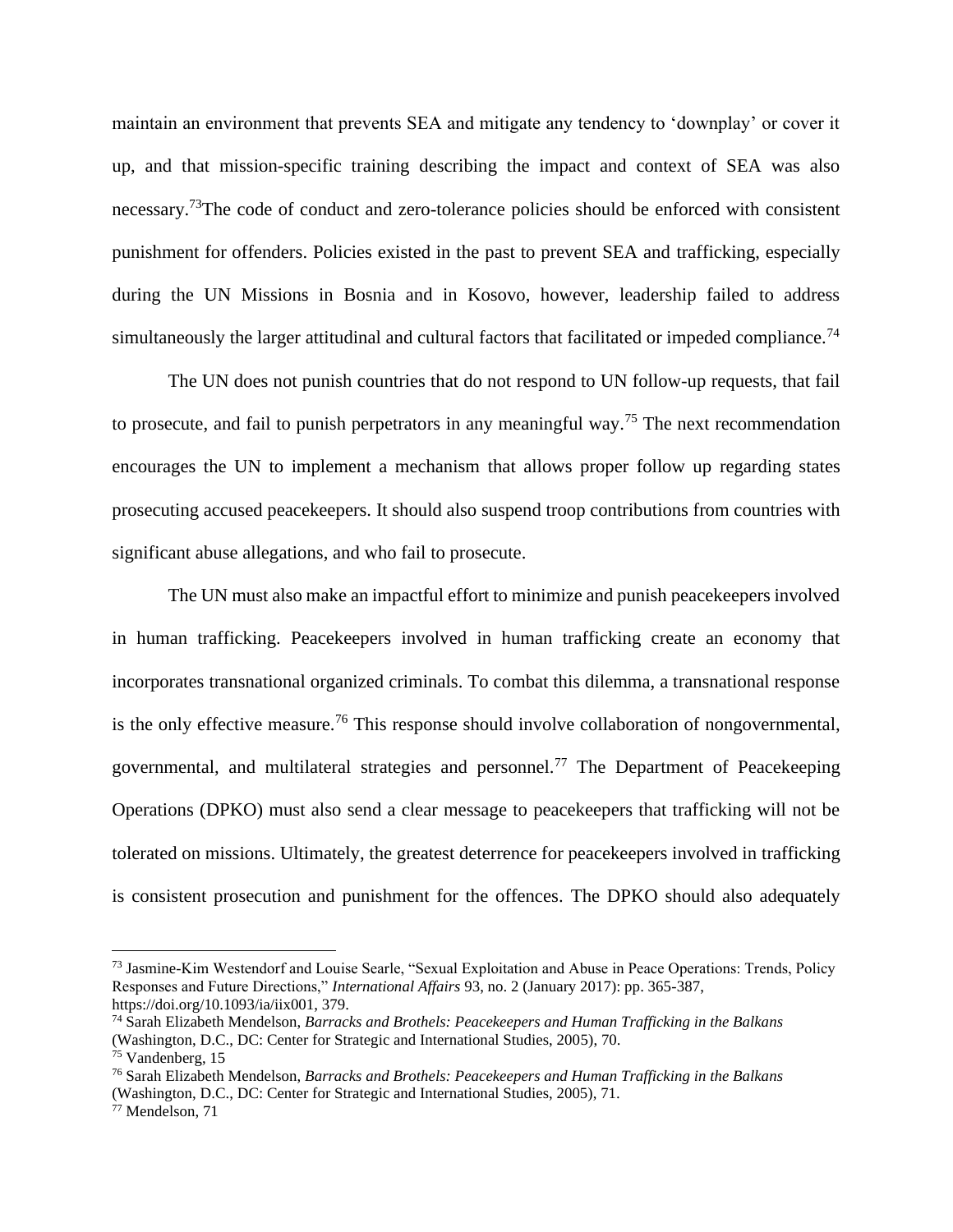address trafficking by enlisting external experts on trafficking and its nexus to peacekeeping missions. This endeavor should be funded by member states with an aim to combat the growing problem.<sup>78</sup> The culture of impunity will continue unless such privileges are removed. The Secretary General António Guterres should waive immunity of individual peacekeepers accused of trafficking when evidence merits.<sup>79</sup> Dr. Kelly Askin, a global expert on accountability for rape as a war crime wrote, "to provide real justice, there should be military and civilian trials in the country where the crimes were committed. Troop-contributing countries should consent to having military and civilian courts."<sup>80</sup>

The United Nations must pursue a meaningful agenda that enforces its policies and mission. Without real enforcement and accountability, the very people intended for protection will continue to be exploited and trafficked.

<sup>78</sup> Mendelson, 75

<sup>79</sup> Mendelson, 75

<sup>80</sup> Mendelson, 75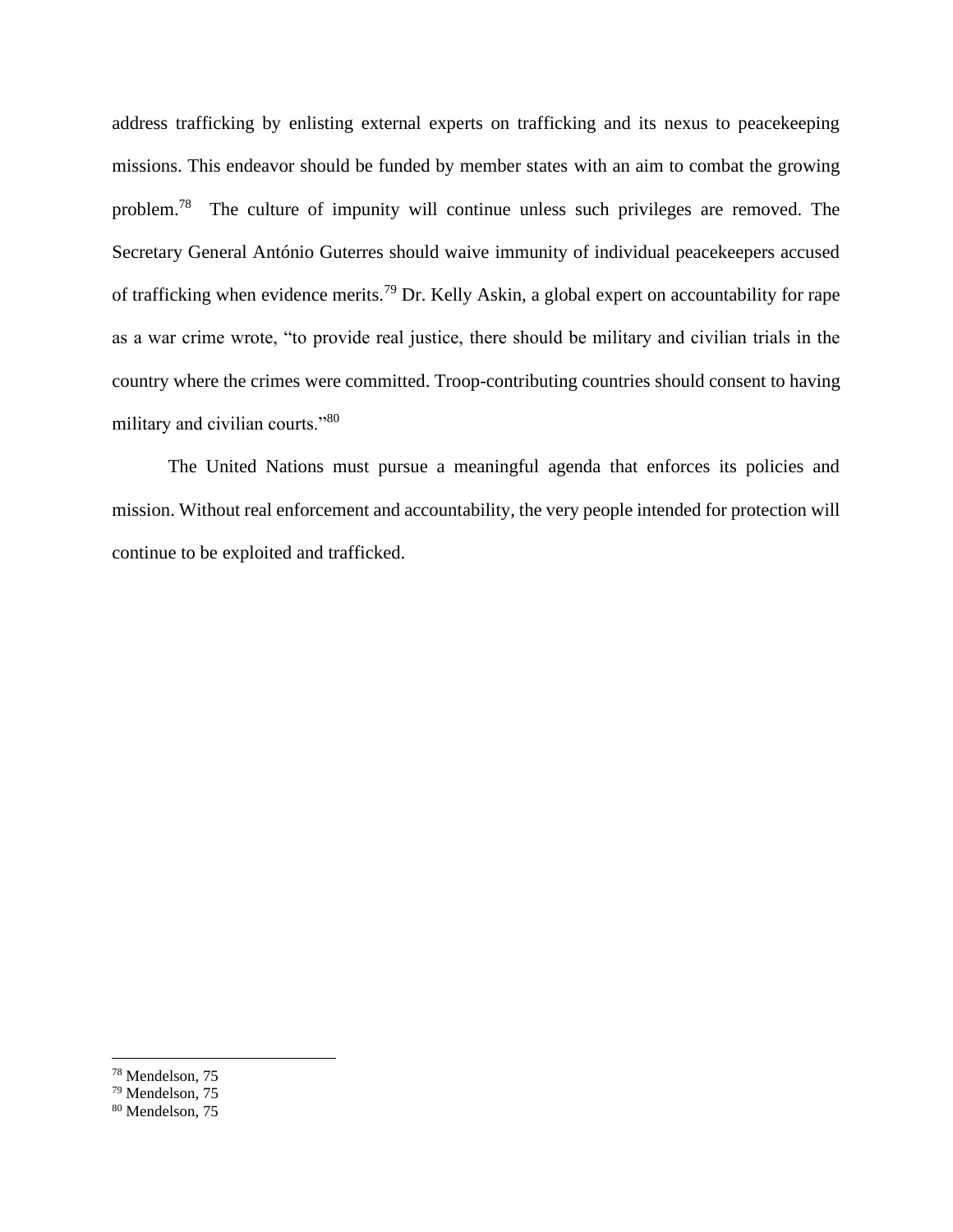#### Works Cited

- Aoláin, Ní Fionnuala, Naomi Cahn, Dina Francesca Haynes, and Nahla Valji. *The Oxford Handbook of Gender and Conflict*. Oxford, MI: Oxford University Press, 2018.
- Bell, Sam R, Michael E Flynn, and Carla Martinez Machain. "U.N. Peacekeeping Forces and the Demand for Sex Trafficking." OUP Academic. Oxford University Press, August 20, 2018. https://academic.oup.com/isq/article-abstract/62/3/643/5076386.
- Ben-Ari, Eyal. "Mastering Soldiers: Conflict, Emotions, and the Enemy in an Israeli Army Unit." JSTOR. Berghahn Books, 1998. https://www.jstor.org/stable/j.ctt1btbw9p.21.
- Foley, Conor. *UN Peacekeeping Operations and the Protection of Civilians: Saving Succeeding Generations*. Cambridge, United Kingdom, UK: Cambridge University Press, 2018.
- General Assembly, UN. 2005. *A/59/710: A comprehensive strategy to eliminate future sexual exploitation and abuse in United Nations peacekeeping operations*. Technical report, General Assembly.
- Grady, Kate. "Sexual Exploitation and Abuse by UN Peacekeepers: A Threat to Impartiality." *International Peacekeeping* 17, no. 2 (2010): 215–28. https://doi.org/10.1080/13533311003625100.
- Hoang, Thi. "When the Peacekeepers Are Part of the Problem." ReliefWeb, 2019. https://reliefweb.int/report/world/when-peacekeepers-are-part-problem.
- Horne, Cale, and Morgan Barney. "The Impact of UN Peacekeeping Operations on Human Trafficking." *International Migration* 57, no. 5 (2019): 3–20. https://doi.org/10.1111/imig.12606.
- Human Rights, United Nation. "Protocol to Prevent, Suppress and Punish Trafficking in Persons Especially Women and Children." In *OHCHR*, 2000.
- [https://www.ohchr.org/en/professionalinterest/pages/protocoltraffickinginpersons.aspx.](https://www.ohchr.org/en/professionalinterest/pages/protocoltraffickinginpersons.aspx) Jennings, Kathleen M., And Morten Bøås. 2015. "Transactions and Interactions: Everyday Life
- in the Peacekeeping Economy." *Journal of Intervention and State building.*
- Ladley, Andrew. "Peacekeeper Abuse, Immunity and Impunity: The Need for Effective Criminal and Civil Accountability on International Peace Operations." *Politics and Ethics Review* 1, no. 1 (2005): 81–90. https://doi.org/10.3366/per.2005.1.1.81.
- Limanowska, Barbara. "Trafficking Trafficking in Human Beings in South Eastern ... Un.org," 2005. https://www.un.org/ruleoflaw/files/humantraffickinginSouthEasternEurope.pdf.
- Ltd, All Answers. "The Traditional Forms of Peacekeeping." Law Teacher. LawTeacher, August 26, 2021. https://www.lawteacher.net/free-law-essays/international-law/the-traditionalforms-of-peacekeeping-international-law-essay.php.
- Mendelson, Sarah Elizabeth. *Barracks and Brothels: Peacekeepers and Human Trafficking in the Balkans*. Washington, D.C., DC: Center for Strategic and International Studies, 2005.
- O'Brien, Melanie. *Criminalising Peacekeepers: Modernising National Approaches to Sexual Exploitation and Abuse*. Basingstoke, Hampshire, NY: Palgrave Macmillan, 2018.
- Rubinstein, Robert A. *Peacekeeping under Fire: Culture and Intervention*. Paradigm Publ., 2009.
- Sam R Bell, Michael E Flynn, and Carla Martinez Machain, "U.N. Peacekeeping Forces and the Demand for Sex Trafficking," OUP Academic (Oxford University Press, August 20, 2018), https://academic.oup.com/isq/article-abstract/62/3/643/5076386.
- Shelley, Louise I. *Human Trafficking: A Global Perspective*. Cambridge University Press, 2010.